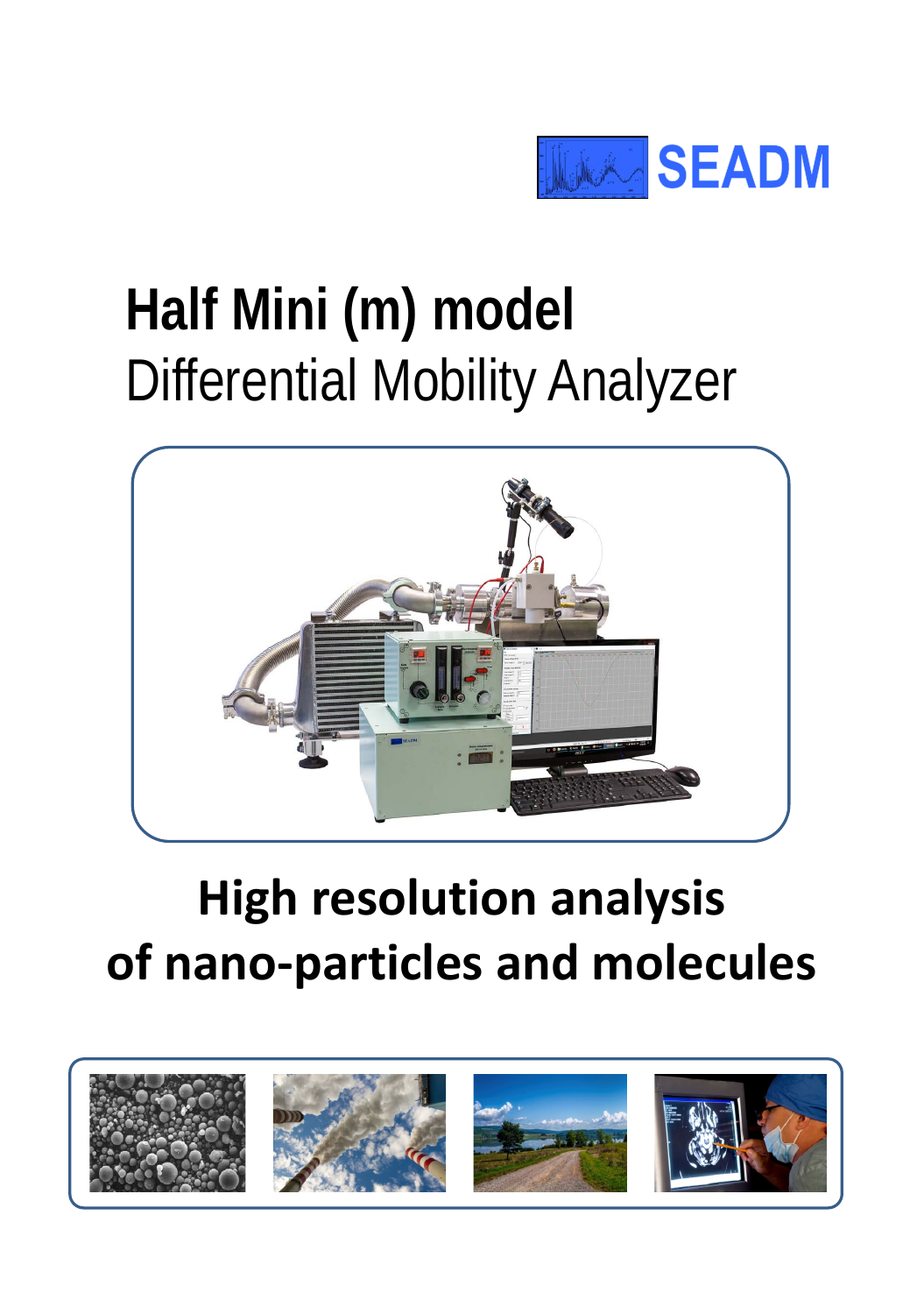## **Half Mini (m) model**

#### **A portable DMA for high-resolution classification of 1 nm particles**

The **Half-Mini DMA** is the most recent and lightest (3.2 kg) member of a class of Yale-developed supercritical DMAs, later improved by SEADM, able to isolate with high resolution aerosol particles as small as 1 nm (including molecular ions). Its broad range of particle sizes (1-30 nm) is achieved with a single DMA configuration (2 cm long working section), greatly simplifying operation.



In the **Half Mini** system, the molecules or particles are ionized in an electro-spray ionization chamber and then submitted simultaneously to a gas flow and an electric field within the cylindrical **D**ifferential **M**obility Analyzer (**DMA**). Only the particles or ions with a specific mobility are transmitted into the DMA outlet.

What makes the **Half Mini** system unique is its laminar flow even in the presence of high flow rates (high Reynolds numbers), which avoids undesirable effects (such as diffusion broadening and turbulence-related effects), delivering unrivalled resolutions.

The system includes an ionizer (incl. vial holder), the DMA, (with its corresponding pump), an intercooler, an electrometer, a vacuum pump, a control rack featuring all control electronics, software and a PC user interface.

**Acquisition of fast size spectra:** A key advantage of the **Half Mini** DMAs, either (p) or (m) models, over other existing DMAs is its ability to complete mobility spectra exceptionally fast without distortion of the size distribution. This advantage is due in part to the minimal particle residence time in the classification region (0.2 -2 ms), as well as to the high resolving power of the instrument (which yields almost the same residence time to all particles over the whole size range). Undistorted size spectra from 1 nm to 30 nm can therefore be obtained every 2 s [\[Fernandez](http://www.seadm.com/products/nano-particle-and-molecule-classifiers/differential-mobility-analyzer/%23half-mini-article-004) de la Mora, Aer. Sci. Tec., accepted, Jan-2017].

> **Read our customer review for the Half Mini at: <http://www.seadm.com/customer-reviews/>**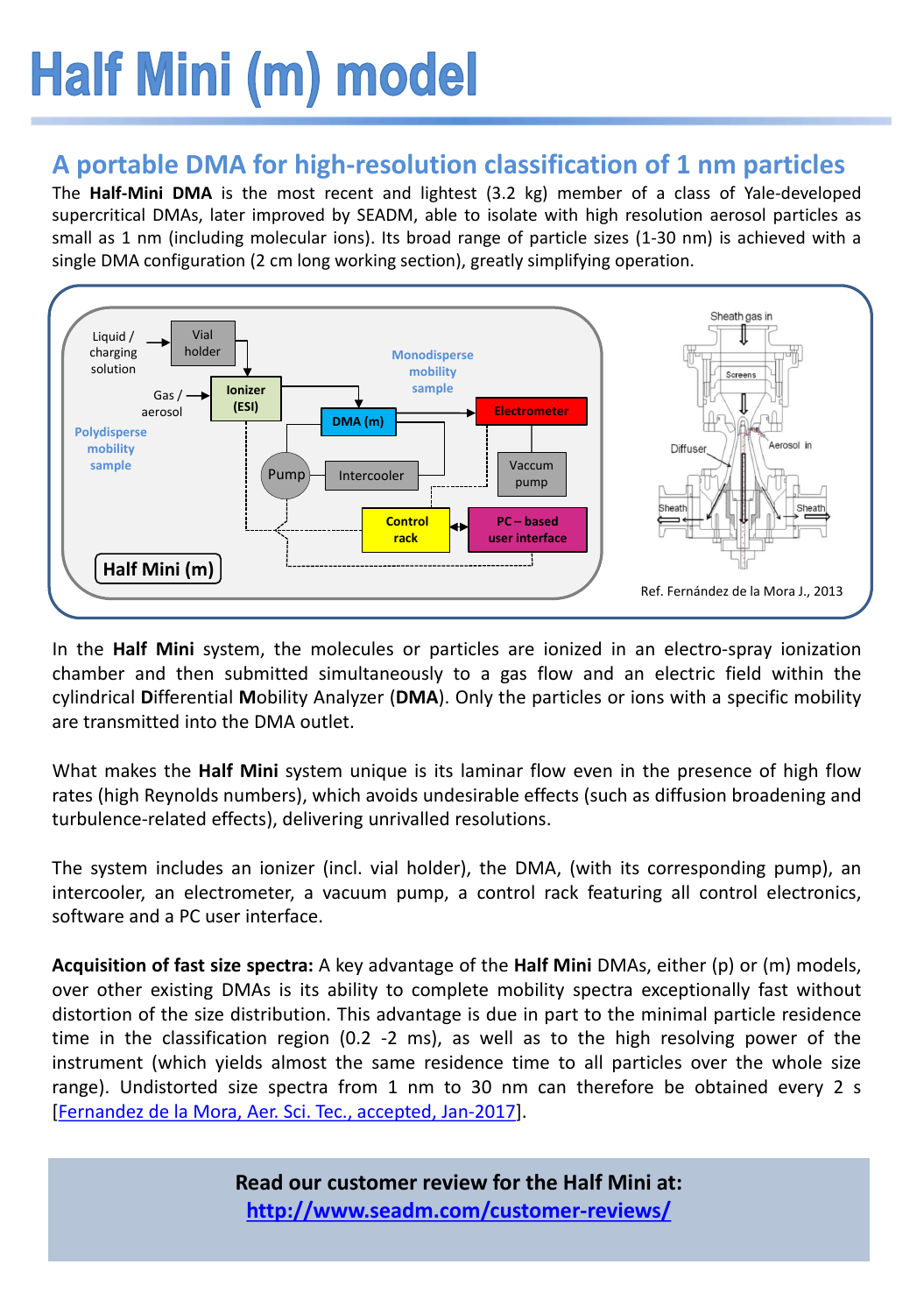

#### **Advantages and features**

- Highest resolutions available in the market (see results of independent studies on the right)
- Excellent transmission for enhanced sensitivity, see right (internal semiconducting tube bringing the classified particles to the grounded outlet)
- Safe operation (internally protected high voltage)
- Optimized flow dynamics technology to ensure laminarity even at high (Re > 50000) flow
- Diffusion broadening minimized
- Robust architecture, mirror polishing, total thermal control
- Stand alone operation (control and monitorization units built-in) directly connected to PC-USB.

#### **Applications and sectors**

The instrument has been widely used for studies of Condensation Particle Counters (CPCs) sensitive to particles smaller than 3 nm, and other investigations involving pure nanometer size standards.

For users having a charge-reduction component (also available from SEADM), the increased size range of this DMA (relative to earlier supercritical DMAs) permits high resolution analysis of charge-reduced biomolecules and small viruses produced by electrospray.

Range of **applications** include:

- + **Environmental**/pollution research
- + **Atmospheric**/climate research (Kangasluoma, 2014)
- + **Nucleation** and reaction **kinetics** studies (Wang, 2015)
- + **Combustion** studies (Carbone, 2016)
- + **Synthesis** of nano-particles via gas or wet techniques (Wang, 2014 and 2015).
- + **Nano-materials** development (Wang, 2014)
- + Nano-particles applications (**medical** imaging, drug delivery, catalysis)
- + Generation of **particle standards** (Attoui, 2013)



Size distributions of T.H. Ammonium Bromide (THAB) ions obtained with **Half Mini** and Nano-DMA in an indepedent study (Wang et Al, see Ref. 2014). Note the higher resolution of Half Mini enabling to identify all ions present in the sample.



Mobility spectra of the THA+ monomer measured with the **Half Mini** and with Nano DMA. The resolution, defined as the ratio Full Range/FWMH is almost three times bigger for the Half mini